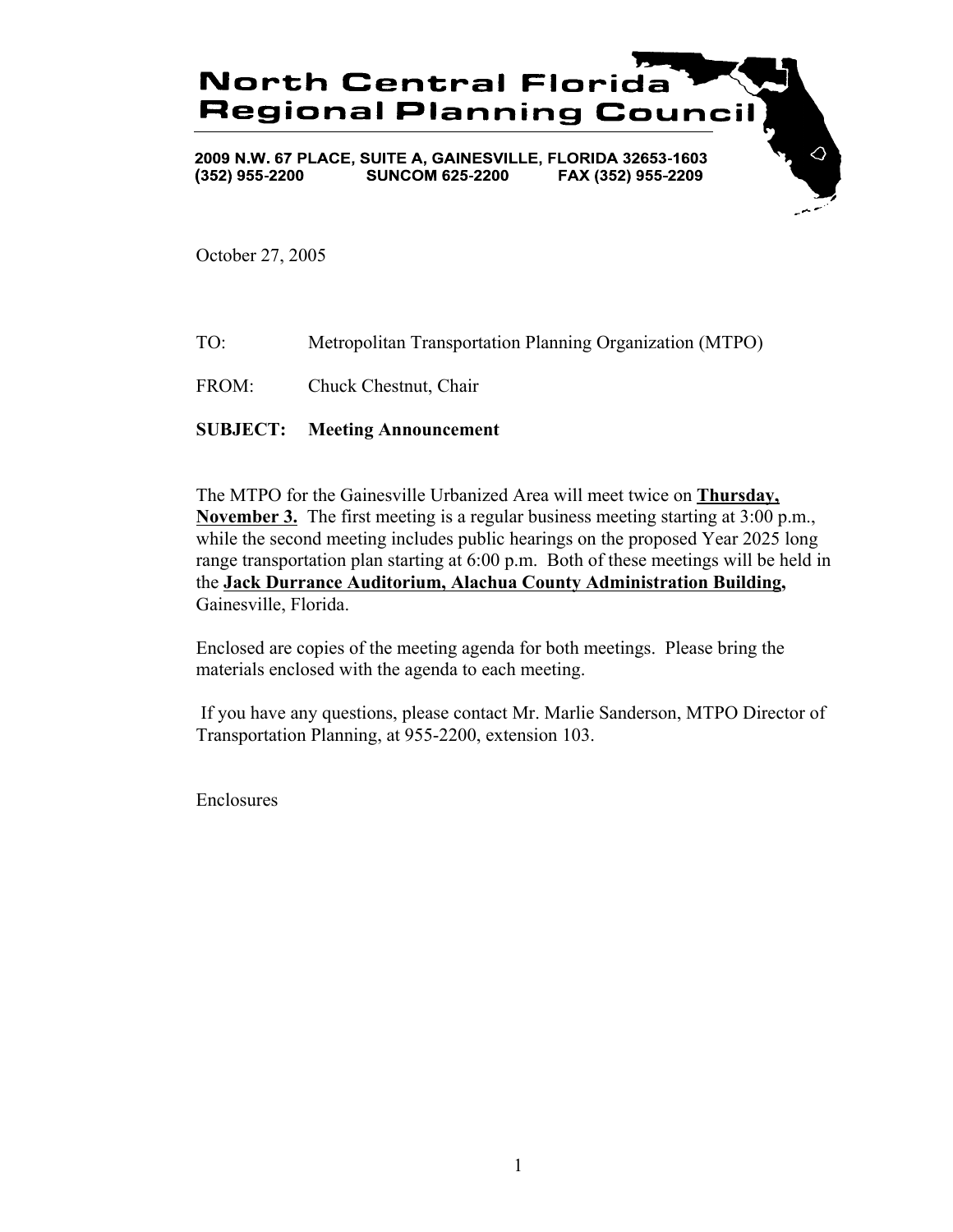

## **AGENDA METROPOLITAN TRANSPORTATION PLANNING ORGANIZATION FOR THE GAINESVILLE URBANIZED AREA**

**Jack Durrance Auditorium Thursday, 3:00 p.m.** Alachua County Administration Building November 3, 2005 **Gainesville, Florida**

#### **STAFF RECOMMENDATION**

# **Page # 3 I. Approval of the Meeting Agenda APPROVE BOTH AGENDAS and Consent Agenda** The MTPO needs to review and approve both agendas

**Page # 37 II. Transportation Disadvantaged Program- NO ACTION REQUIRED MV Transportation, Inc. Status Report**

> On October 17, the MTPO decided to invite MV Transportation, Inc. to the November 3 meeting to discuss recent problems with this service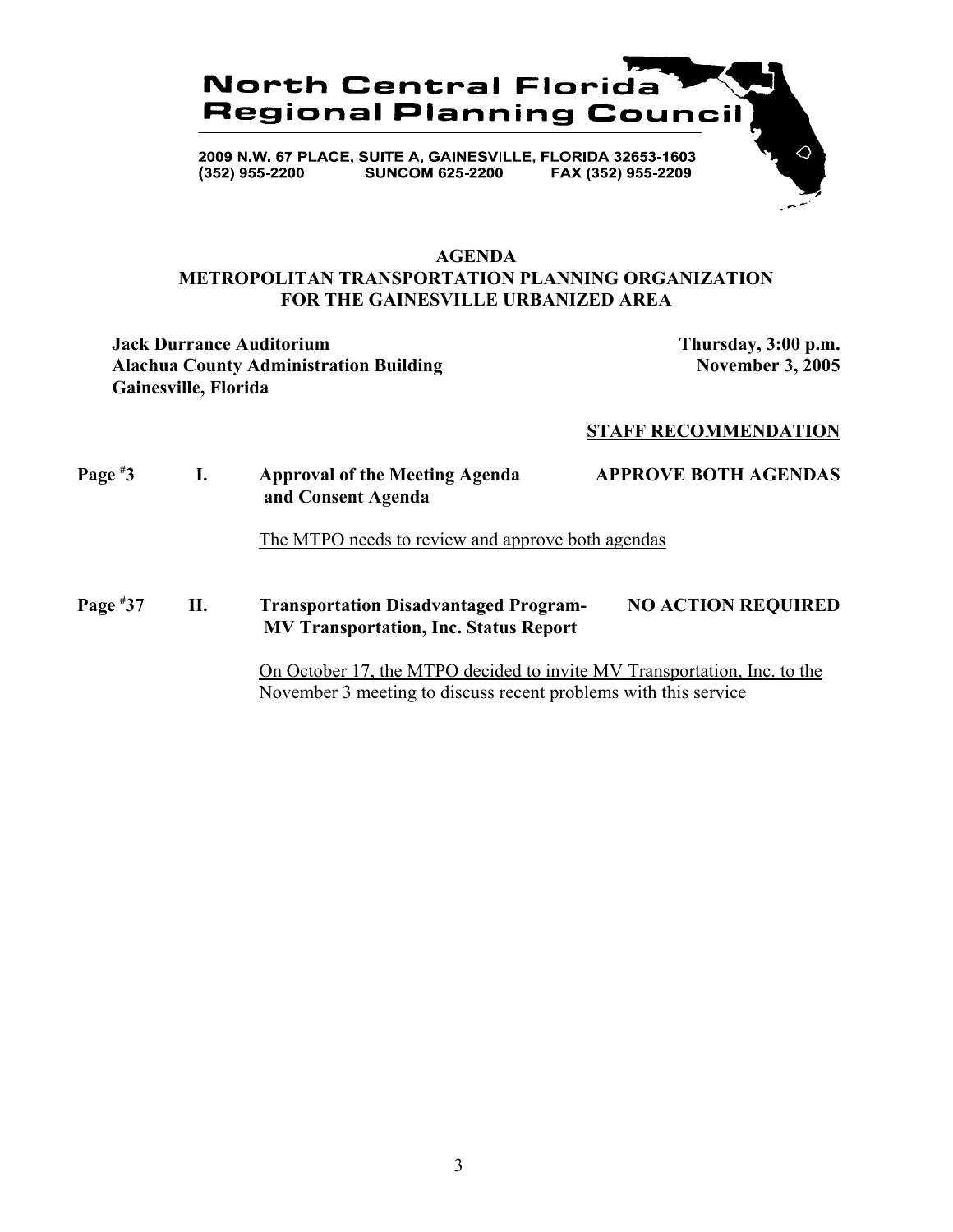

## **CONSENT AGENDA METROPOLITAN TRANSPORTATION PLANNING ORGANIZATION FOR THE GAINESVILLE URBANIZED AREA**

**Jack Durrance Auditorium Thursday, 3:00 p.m.** Alachua County Administration Building November 3, 2005 **Gainesville, Florida**

#### **STAFF RECOMMENDATION**

**Page # 11 MTPO Minutes- October 17, 2005 APPROVE MINUTES** 

This set of MTPO minutes is ready for review

**Page # 19 Proposed Transportation Planning APPROVE AGREEMENT Funds Joint Participation Agreement**

> This Agreement updates an earlier agreement between the MTPO and FDOT that was adopted in 1978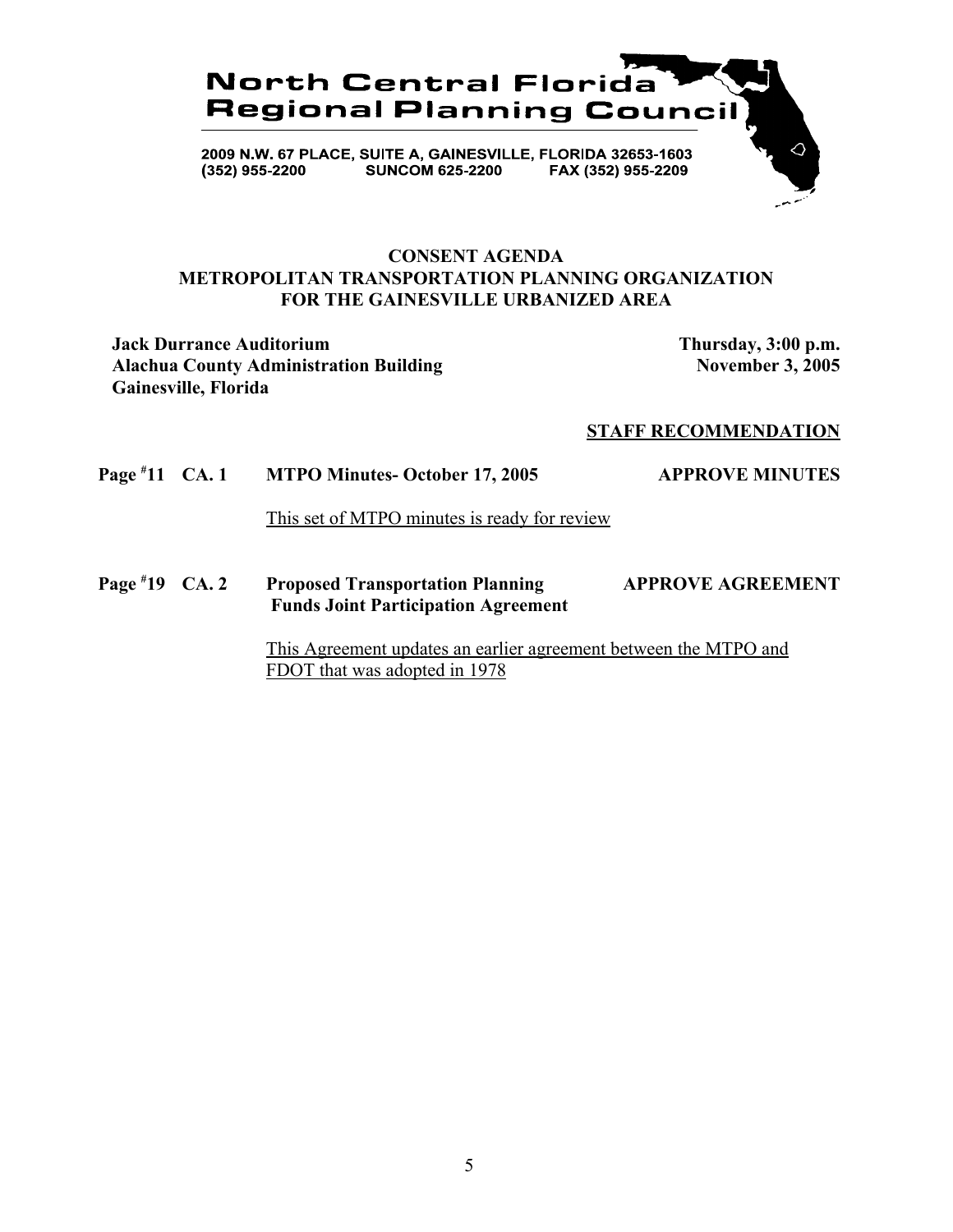

#### **AGENDA**

## **METROPOLITAN TRANSPORTATION PLANNING ORGANIZATION FOR THE GAINESVILLE URBANIZED AREA**

**Jack Durrance Auditorium Thursday, 6:00 p.m.** Alachua County Administration Building November 3, 2005 **Gainesville, Florida**

## **STAFF RECOMMENDATION**

**Page # 71 III. Bicycle/Pedestrian Advisory Board FILL ONE VACANT POSITION Vacant Position** The MTPO has two applications for one vacant position **Page # 85 IV. Citizens Advisory Committee FILL SIX VACANT POSITIONS Vacant Positions** The MTPO has ten applications for six vacant positions **Page #** Public Involvement Plan Update **APPROVE JOINT RECOMMENDATION** This time each year, the MTPO reviews this plan to see if changes are needed in order to improve the public involvement process **Page # 123 Year 2025 Transportation Plan Public Hearing A. Welcome and Opening Remarks (Chair Chuck Chestnut)\* B. Adopted and Proposed Needs Plan Projects** MTPO staff will discuss additional projects that should be added to the adopted Year 2025 Transportation Needs Plan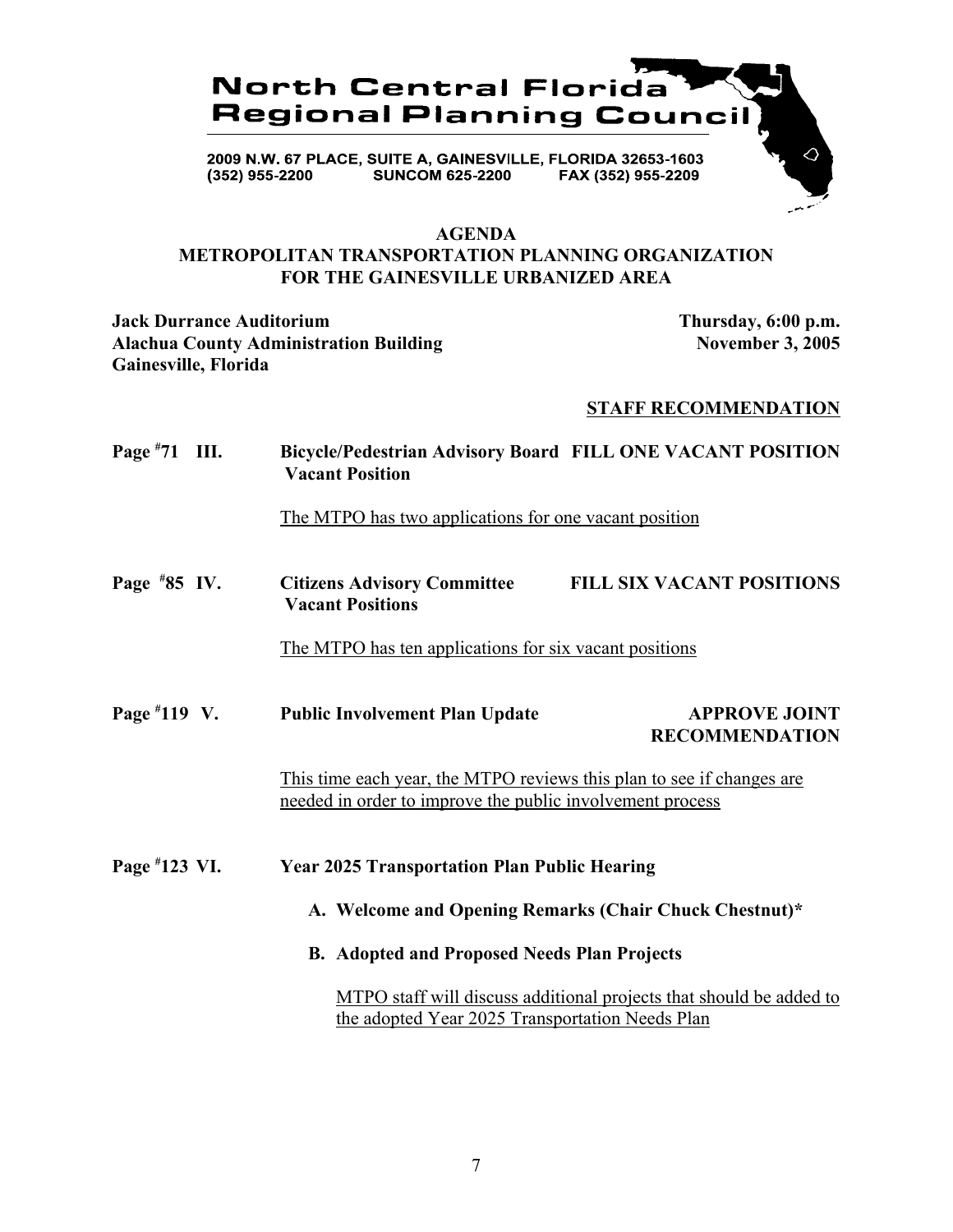|                   | C. Proposed Year 2025 Cost Feasible Plan Projects                                                                                                                               |  |  |  |
|-------------------|---------------------------------------------------------------------------------------------------------------------------------------------------------------------------------|--|--|--|
|                   | MTPO staff will discuss projects that are being recommended for<br>the Year 2025 Cost Feasible Plan                                                                             |  |  |  |
|                   | D. Public Comments and Questions*                                                                                                                                               |  |  |  |
|                   | 1. In order to insure that everyone has the opportunity to<br>speak at this workshop, please fill out a card located at the<br>table in the entrance area.                      |  |  |  |
|                   | 2. Speakers will be encouraged to provide comments and ask<br>questions in the order that the cards were filled out and<br>turned in (each card will have a number at the top). |  |  |  |
|                   | 3. Each speaker will be encouraged to limit their comments to<br>either three or five minutes depending on the number of<br>cards turned in.                                    |  |  |  |
|                   | E. Close Public Hearing                                                                                                                                                         |  |  |  |
| VII.              | <b>Year 2025 Needs Plan</b>                                                                                                                                                     |  |  |  |
| Page $*125$       | <b>APPROVE STAFF</b><br>A. Additional Projects<br><b>RECOMMENDATION</b>                                                                                                         |  |  |  |
|                   | The MTPO is being asked to add several projects to the Year 2025<br><b>Transportation Needs Plan</b>                                                                            |  |  |  |
| Page #129         | <b>B. Proposed Revisions to Project F</b><br><b>APPROVE JOINT</b><br><b>RECOMMENDATION</b>                                                                                      |  |  |  |
|                   | The MTPO is being asked by its Technical Advisory Committee to<br>reduce the number of lanes on Archer Road from 4 lanes to 2 lanes                                             |  |  |  |
| Page $*137$ VIII. | <b>APPROVE STAFF</b><br><b>Year 2025 Cost Feasible Plan Adoption</b><br><b>RECOMMENDATION</b>                                                                                   |  |  |  |
|                   | <u>The MTPO must adopt, by December 13, a Year 2025 Cost Feasible</u>                                                                                                           |  |  |  |

Plan (a financially feasible transportation plan through the Year 2025)